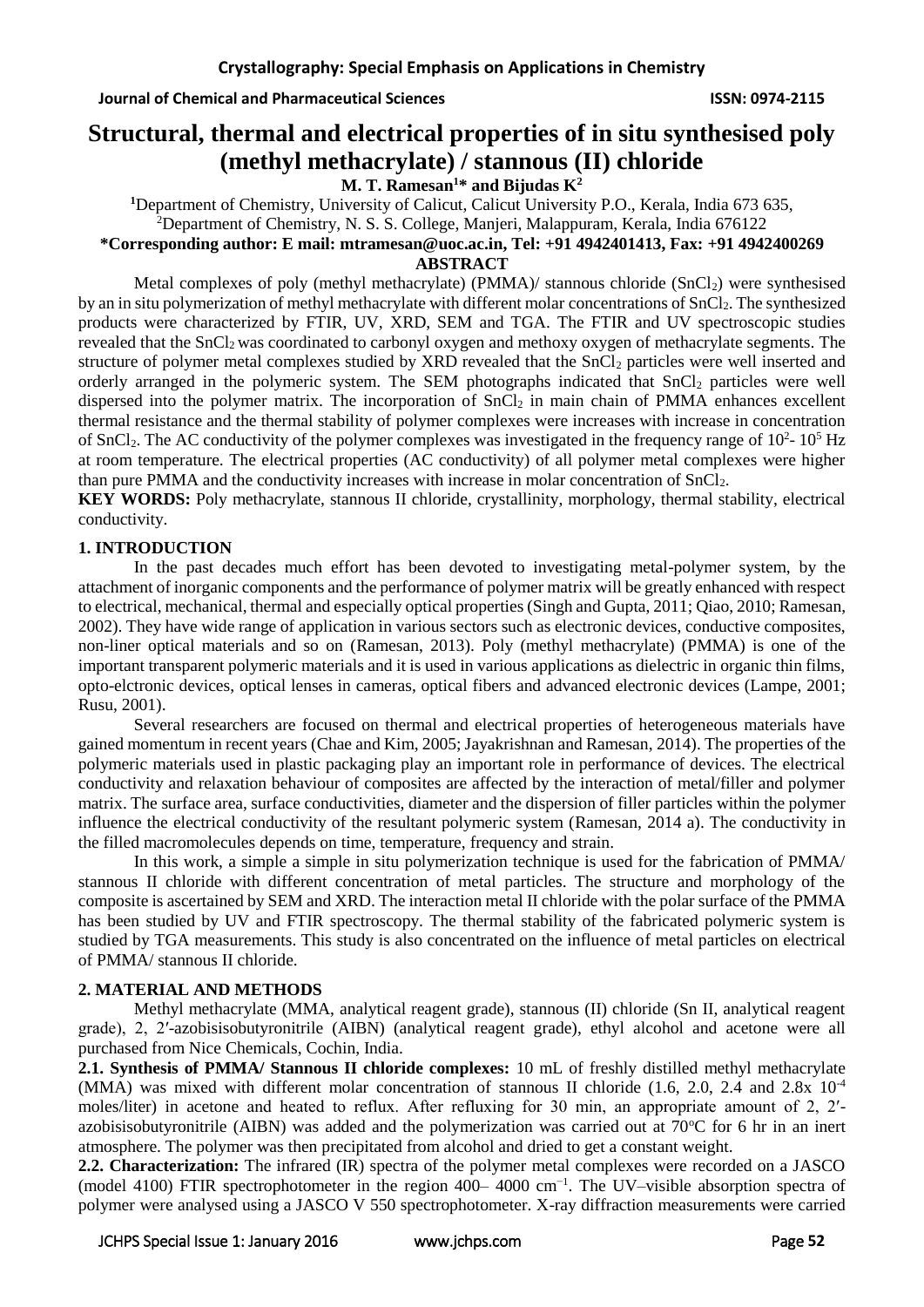### **Crystallography: Special Emphasis on Applications in Chemistry**

#### **Journal of Chemical and Pharmaceutical Sciences ISSN: 0974-2115**

out by using a Bruker AXS D X-ray diffractometer using  $CuK_\alpha$  radiation ( $\lambda = 1.5406$  Å) with an accelerating voltage of 30 KV. The diffractogram was recorded in terms of 2 $\theta$  in the range of 20–80°. The surface structure of the composite was investigated by using field emission scanning electron microscopy (Hitachi, SU 6600 FESEM). TGA analysis was conducted by using Q 50 V2O 13 in a platinum pan with nitrogen flow rate of 60 ml per minute. The samples were heated at a rate of  $10^{\circ}$ C/min in a temperature range of room temperature to 600<sup>0</sup> C suitable for the given sample. The AC conductivity ( $\sigma$  ac) was determined using Hewlett–Packard LCR Meter at a frequency range of  $10^2$ -10<sup>5</sup> Hertz.

#### **3. RESULTS AND DISCUSSION**

**3.1. FTIR Spectra:** FTIR spectra of PMMA and stannous II complexes of PMMA with different concentration are depicted in Figure 1. From the figure it is apparent that the synthesized polymer contains characteristic vibration bands of PMMA appear at 1728 cm<sup>-1</sup> (C=O) and 1450 cm<sup>-1</sup> (C–O). The bands at 3000 and 2900 cm<sup>-1</sup> correspond to the C-H stretching of the methyl group (CH<sub>3</sub>) while the bands at 1300 and 1450 cm<sup>-1</sup> are associated with C–H symmetric and asymmetric stretching modes, respectively. The 1240 cm<sup>-1</sup> band is assigned to torsion of the methylene group (CH2) and the 1146 cm-1 band corresponds to vibration of the ester group C–O, while C– C stretching bands are at 1000 and 800 cm<sup>-1</sup> (Ramesan and Pradyumnan 2011). However in the case of the stannous (II) complexes of PMMA, the stretching vibration of ester carbonyl group (C=O) present at  $1724 \text{cm}^{-1}$ , a shift in the frequency observed with respect to the synthesized PPMA which is attributed due to the interaction of metal complex with the methacrylate part of PMMA. It is also clear from the figure that a new peak is appeared at 1015cm<sup>-1</sup> and it reveals that the chemical interaction is taking place in tin complexes with methacrylate unit leads to a shift in vibrational band shows that the coordination of metal may be takes place at oxygen atom of C-O group and C=O group of the adjacent monomer unit. Further, the intensity of vibrational bands also increases with increase in concentration of stannous (II) chloride.



**Figure.1.FTIR spectra of PMMA with various concentration of SnCl<sup>2</sup>**

**3.2. UV spectroscopy:** UV spectra of PMMA and stannous II complexes of PMMA with different concentration are illustrated in the Figure 2. In the UV spectrum of PMMA, the absorption peaks are appeared at 326nm and 212nm and this absorptions are corresponding to the n- $\pi^*$  and  $\pi$ - $\pi^*$  transitions respectively. It is interesting to observe that the absorbance of PMMA/ Sn II composite much higher than the pure PMMA. The higher absorption is due to the co-ordination interaction between the metal particles with the carbonyl groups of PMMA. As the concentration Sn II increases the intensity of absorption peaks increases and the absorbance peaks are shifted towards a higher wavelength region is due to the improved interaction between the polymer and Sn II system.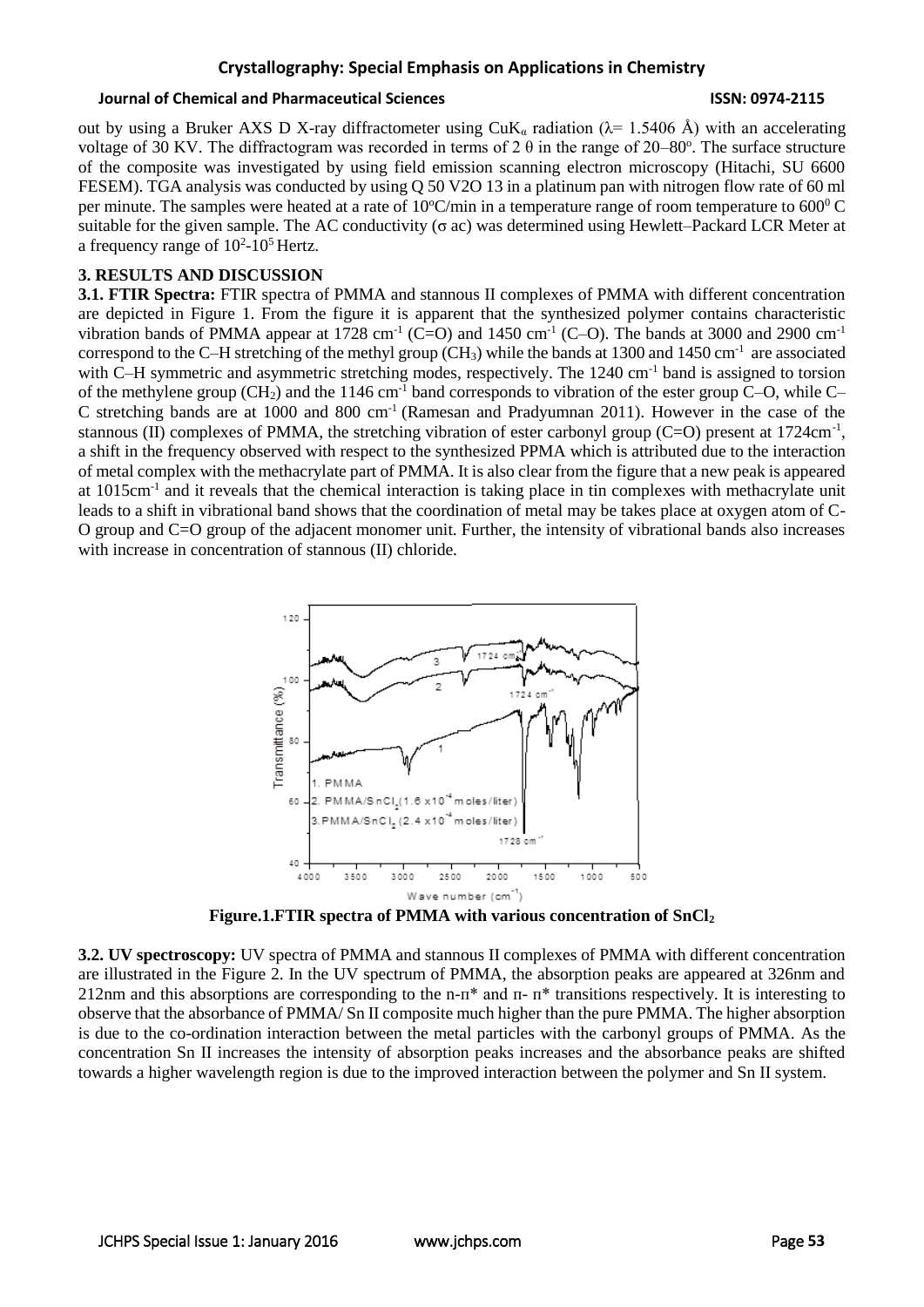#### **Journal of Chemical and Pharmaceutical Sciences ISSN: 0974-2115**



#### **Figure.2.UV spectra of PMMA and PMMA with different molar concentration of SnCl<sup>2</sup>**

**3.3. X-ray diffraction studies (XRD):** The X-ray diffractograms of PMMA and PMMA with stannous II chloride matrix is shown in Figure 3. It is obvious that the X-ray pattern of synthesized PMMA shows a strong broad band at  $2\theta = 14.2$ <sup>o</sup> and two peaks at  $2\theta = 30.2$ <sup>o</sup>,  $2\theta$  and 42.3<sup>o</sup> shows the good agreement with the JCPDS card no. 13-0835 (Sathish and Shekar, 2014). The X-ray peaks obtained for PMMA indicates the amorphous nature of the polymer. The XRD pattern of PMMA/ SnCl<sub>2</sub> shows two sharp peaks around  $2\theta = 14.3^\circ$  and 30.7° and this means that the metal particles are well inserted into the polymer chain. It is also evident from the figure that the broad peak of the PMMA is decreased due to the attachment of SnCl<sup>2</sup> in the main chain of PMMA.



**Figure.3.XRD patterns of PMMA and PMMA/SnCl<sup>2</sup>**

**3.4. Scanning Electron microscopy (SEM):**SEM photographs of pure PMMA and PMMA with 2.0 x 10-4 moles/liter of Sn II is given in Figure 4. The SEM image of PMMA (Fig. 4 (a)) reveals a porous structure having some apparent holes in the fracture surface of polymer. However the metal complex linked PMMA (Fig. 4(b)) shows the uniform structure and the metal particles are dispersed well in the polymer indicating stronger coordination interaction between the tin and methacrylate unit of PMMA.



**Figure.4.SEM photographs of (a) PMMA (b) PMMA with 2x10-4 mol/L SnCl<sup>2</sup>**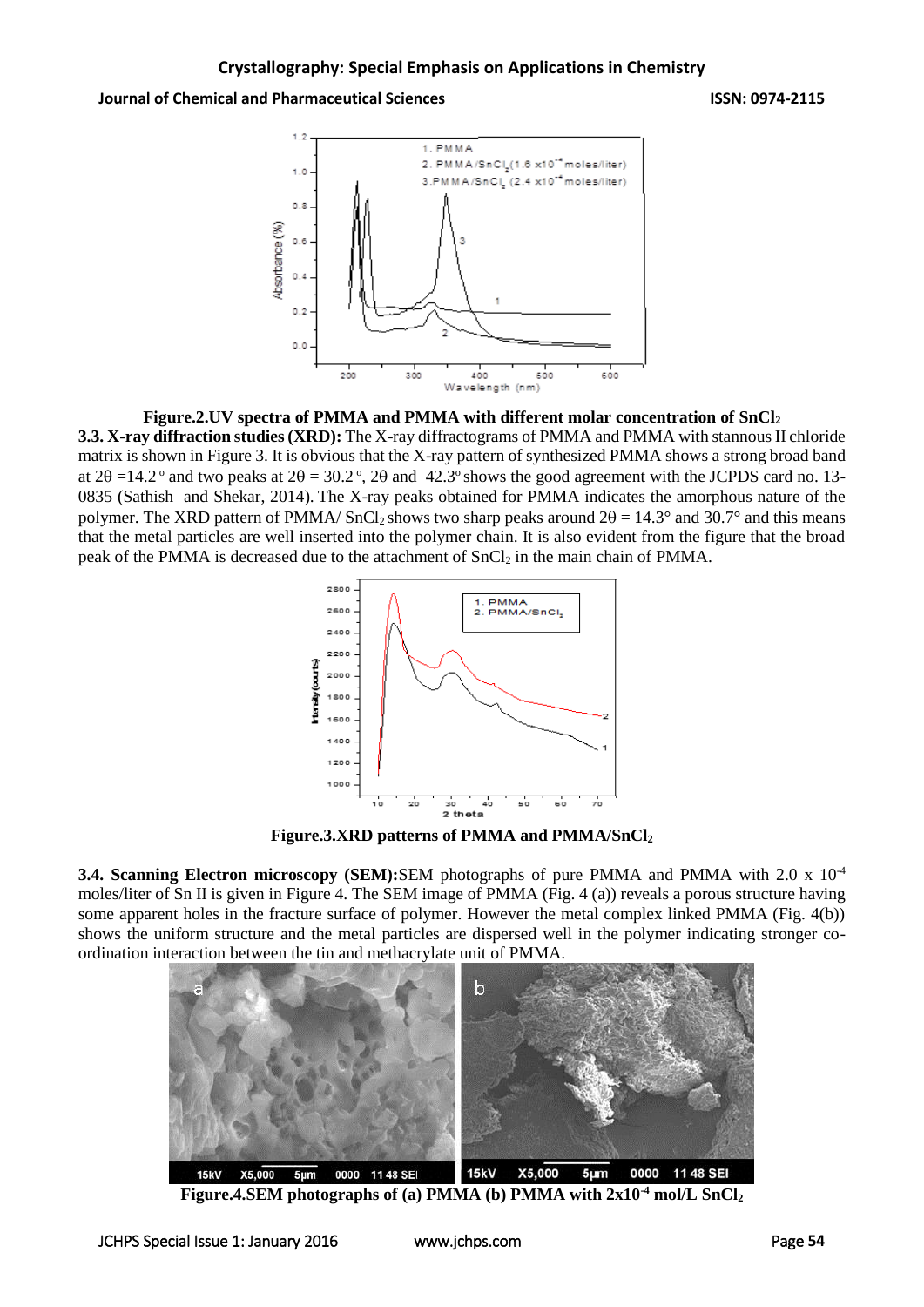### **Crystallography: Special Emphasis on Applications in Chemistry**

#### **Journal of Chemical and Pharmaceutical Sciences ISSN: 0974-2115**

**3.5. Thermogravimetric analysis:** The TG curves of the PMMA and tin II complexes of PMMA with different concentrations are reproduced in Figures 5. The degradation of PMMA starts at  $242^{\circ}$ C and goes up to 385  $^{\circ}$ C with 99.85 % of the sample disappearing as a result of the complete degradation. In the case of tin II complexes it is interesting to see that as the concentration of metal complexes increases, the thermal stability of the PMMA is found to be increasing. The thermal degradation starts at 262  $^{\circ}$ C and goes up to 420  $^{\circ}$ C for lower concentrations of metal whereas at higher concentrations the degradation stars from 270  $\degree$ C and goes up to 445  $\degree$ C. This deviation from the regular structure may be due to the incorporation of small amount of metal unit in the polymer chain. Then attachment of metal complexes in the polymer chain may be interfering in depropagation as well as stabilizing at least part of the polymer (Ramesan, 2014).





**3.6. Conductivity studies:** The AC electrical conductivity of PMMA and various concentrations of Sn (II) complexes incorporated PMMA at different frequencies is given in Figure 6. It is observed from figure that the conductivity of all samples is increases with increase in frequency. The magnitude of conductivity of all the sample is higher at higher frequencies is due to the formation of excess charge carriers developed in the polymer matrix (Ramesan, 2014 b). The conductivity of PMMA/Sn II complex is much higher than the pure PMMA and the conductivity is found to be increases with increase in molar concentrations of stannous chloride in the polymeric system. The higher conductivity of PMMA/ SnCl<sub>2</sub> is due to the uniform dispersion and the spatial arrangement of metal particles within the polymer matrix and this result is in good agreement with the SEM and XRD studies.



**Figure.6. AC conductivity of PMMA with various contents of SnCl<sup>2</sup>**

# **4. CONCLUSIONS**

PMMA with different molar concentration of stannous chloride  $(0, 1.6, 2.0, 2.4, 2.4, 10^{-4}$  moles/liter) was successfully synthesized through an in situ free radical polymerization method. The FTIR spectrum confirms the presence of metal particles through the co-ordination interaction between the particles and methacrylate unit. The UV-visible studies showed the charge transfer complexes between tin and the polar groups of PMMA chain. XRD studies showed that the broad amorphous nature of the pure PMMA is reduced by the attachment of SnCl<sub>2</sub>